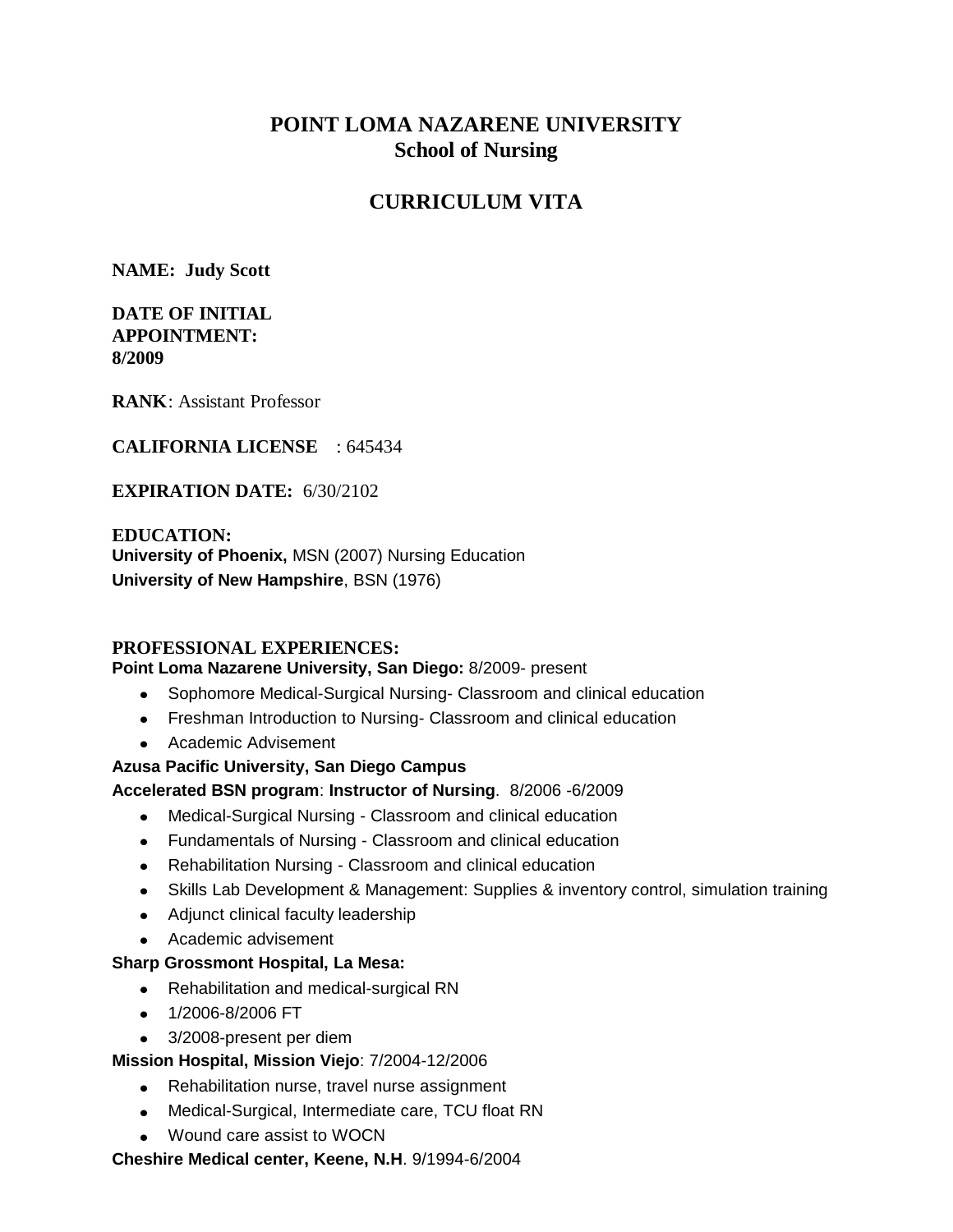- Rehabilitation Registered Nurse
- Charge nurse duties, 3 shifts
- Super-user in the first computerized charting system in the state

**Markem Corporation, Keene, N.H.** 9/2003-9/2004

• Part-time Occupational Clinic Nursing: ball bearing factory for 750 employees

### **UNIVERSITY SERVICE::**

- Curriculum Committee (present) for the school of nursing: review and alignment with accrediting body (CCNE).
- ASAC committee for the PLNU School of Nursing
- Librarian liason for the School of Nursing

## **PROFESSIONAL AND COMMUNITY SERVICE**

- Initiated and co-led "Open Doors"- February, 2011, weekly support group for women students in conjunction with the Wellness Center
- Strengths on Point Volunteer to help students work with an improve from their inherent strengths
- Secretary, Sigma Theta Tau Nursing Honor Society- Zeta Mu Chapter- 2009-2012
- Medical Missions: Haiti (2002)
- Missions in service to students: Vienna, Austria (2008, 2011)

### **PROFESSIONAL DEVELOPMENT**

- 1/2011- ELNEC Summit- Train the Trainer- Palliative Care Nursing
- 1/2011- Implementing New Educational Paradigms into Nursing Curricula, Albuquerque,  $\bullet$ NM
- 6/2010- Simulation User Network Presentation & Workshop, Mission Viejo, Ca.  $\bullet$
- 3/2009 Simulation Education Conference for the Skills lab, Tampa  $\bullet$
- 5/2009 ELNEC Summit- Gerontology Conference, San Diego, Ca.  $\bullet$
- 3/2008 Conference- Test writing and curriculum development for nursing educators  $\bullet$
- 4/2008 12<sup>th</sup> Annual Health Occupations Educator Institute, Los Angeles, Ca
- 9/2007 Association of Rehabilitation Nurses National Conference: Spinal Cord-Washington, DC

## **RESEARCH AND SCHOLARLY ACTIVITIES:**

- *Neurological review of Spinal Cord Injuries for rehabilitation staff nurses* April, 2005**-** Mission Hospital Acute Rehabilitation Unit
- *Neurological diseases for rehabilitation staff nurses*  August, 2005- Mission Hospital Acute Rehabilitation Unit
- Developed a curriculum for Effective Communication focus groups for acute rehabilitation staff at Grossmont Hospital; *proposed 8/2006*
- Grant proposal: pending: Trans-cultural Nursing Enrichment Project for Azusa Pacific School  $\bullet$ of Nursing through service-learning project with Mexico Medical Missions. Acquisition of Health Assessment tools for missions trip, and incorporation of Medical Spanish in the classroom.